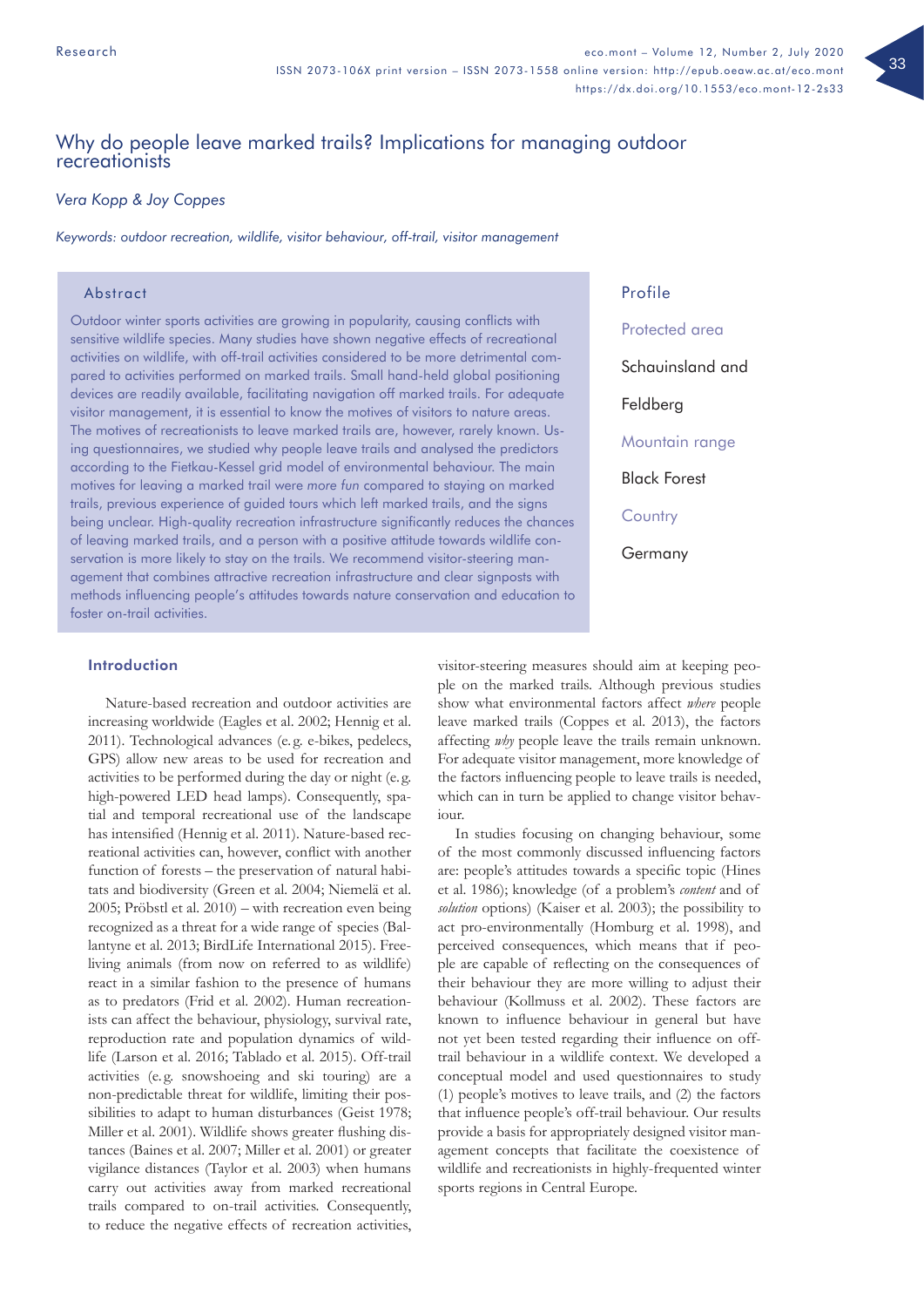

*Figure 1 – Model of ecological behaviour by Fietkau et al. 1981 (Kollmuss et al. 2002).*

*Figure 2 – The conceptual model explaining offtrail behaviour, with the relevant predictors.*

# Materials and methods

#### Conceptual model and operationalization

In order to identify influencing predictors for offtrail behaviour, we developed a conceptual model based on the model of ecological behaviour by Fietkau et al. (1981) (Figure 1). This model explains environmental behaviour as being dependent on five predictors.

We modified the Fietkau-Kessel grid model with predictors that are applicable for off-trail behaviour (Figure 2 and Table 1). According to the original model of Fietkau et al. (1981), it is assumed that knowledge about wildlife-related topics correlates positively with attitudes towards wildlife and values placed on it, and thus reduces off-trail behaviour. The predictor *knowledge* was divided into *campaign knowledge* (i. e. knowledge of a campaign addressing the topic of off-trail behaviour) and *content knowledge* (i. e. knowledge of the effects of off-trail behaviour on wildlife) to test whether there was a difference between the types of knowledge that are conveyed. According to Fietkau's original model, the predictor *attitudes and values* is assumed to be positively influenced by the predictor *perceived consequences of behaviour*. This means that people who know about the consequences of their behaviour for wildlife have positive attitudes and values and are less likely to go off-trail. It is further assumed that the predictor *satisfaction with infrastructure* will reduce off-trail behaviour. The predictor *incentives to act pro-environmentally* was excluded as there were no penalties for off-trail behaviour enforced in the study area during the study period, and no rewards for staying on the trails.

For the analysis of the explanatory predictors, two predictors were constructed in the context of knowl-

Predictors Description Sample item for the questionnaire Campaign knowledge assumes that people with knowledge about local campaigns and initiatives regarding behavioural rules will stay on-trail "*Have you ever heard any the following terms?*" Options: wildlife protection zone, stay on-trail, capercaillie action plan, campaign bewusstWild<sup>1</sup> Content knowledge assumes that people with knowledge of the consequences of human disturbances will stay on-trail "*Do you know to what type of disturbance wildlife can adapt better?*" Options: regular disturbances, frequent disturbances, irregular disturbances, rare disturbances Satisfaction with infrastructure assumes that people who are satisfied with the infrastructure provided will stay on-trail "*Please indicate how satisfied you are with the trail offer*" Options: very satisfied, satisfied, partly satisfied, not very satisfied, not satisfied at all, I don´t know **Attitude and** values assumes that people with positive attitudes and values with respect to wildlife will stay on-trail *"If my favourite route is closed due to wildlife protection measures, I would be annoyed*" Options: I totally agree, I agree, I partly agree, I don't agree at all, I don't know Perceived consequences of behaviour assumes that people who know about the possible consequences of their behaviour for wildlife will stay on-trail "*Wildlife is used to winter sports activities and thus does not feel threatened*" Options: I totally agree, I agree, I partly agree, I don't agree at all, I don't know

*Table 1 – Description of the predictors tested in the model for influence on off-trail behaviour and sample questions for each from the questionnaire.* 

<sup>1</sup> bewusstWild is a campaign that offers information on how to behave in wildlife-friendly manner (e.g. to stay on-trail) during outdoor activities (www.bewusstwild.de).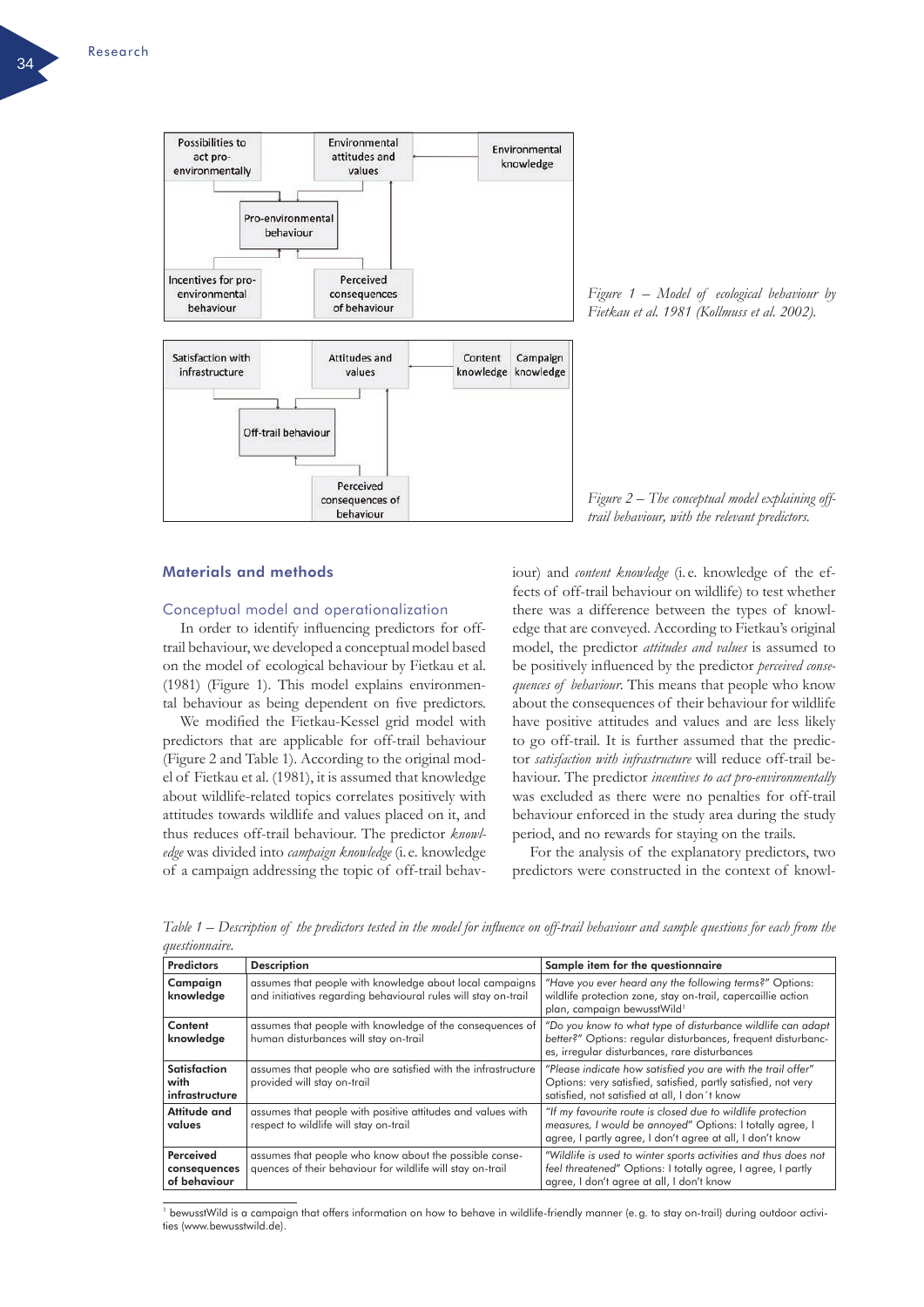

*Figure 3 – Study area showing the two PAs* Schauinsland *and* Feldberg *and the five questionnaire sites according to their information policies* basic *and* good*.*

edge. *Content knowledge* was created by calculating the sum score of the appropriate answers of the knowledge item. The predictor *campaign knowledge* was calculated as the sum of the knowledge items of initiatives and campaigns. The predictors *satisfaction with infrastructure*, *attitude and values* and *perceived consequences of behaviour* were also assessed. A confirmatory factor analysis showed that two predictors can be distinguished (Tucker-Lewis-Index (TLI)=0.970, Comparative Fit Index (CFI)=0.976, Root Mean Square Error of Approximation (RMSEA)=0.059): *pro-wildlife attitudes* and *satisfaction with trails* (Table 2). Cronbach's α for the reliability of the new predictors was determined as 0.703 and 0.966 respectively. These values indicate the correlation of a variable with a predictor. The positive values indicate that both factors correlate positively with the variables. Factor loading '0' means that factor and variable are stochastically independent; '1' means complete correlation. Both predictors combined explained almost 35% of the variance of all variables in the model.

The first predictor, *pro-wildlife attitudes*, consists of 7 items ranging from attitude and values items to perceived consequences of behaviour items. This means that the originally distinct predictors of the conceptual model *attitude and values* and *perceived consequences of behaviour* could not be considered separately but belong together. The second predictor, *satisfaction with trail*, implied all four original items which refer to being satisfied: comprehensibility, variety and number of trails,

*Table 2 – Results of factor loadings for the items of the predictors pro-wildlife attitude and satisfaction with trails.* 

| <b>Items</b>                                                                                         | Pro-wildlife<br>attitude | Satisfaction<br>with trails |
|------------------------------------------------------------------------------------------------------|--------------------------|-----------------------------|
| Alternative routes                                                                                   |                          | 0.962                       |
| Number of trails                                                                                     |                          | 0.947                       |
| Variety of trails                                                                                    |                          | 0.942                       |
| Clarity of trail signs                                                                               |                          | 0.920                       |
| I consider it important to create sufficient habitat for wildlife                                    | 0.670                    |                             |
| I consider it reasonable to close trails during winter in order to protect wildlife                  | 0.645                    |                             |
| I feel uncomfortable at the thought that my winter sport activity might disturb wildlife             | 0.619                    |                             |
| The media should report more on the effects of winter sports on wildlife                             | 0.593                    |                             |
| I consider it reasonable to designate wildlife protection areas in order to provide wildlife refuges | 0.576                    |                             |
| I feel satisfied, knowing that my personal restrictions help survival of wildlife                    | 0.568                    |                             |
| In forests, it is important to stay quiet calm in order not to disturb wildlife                      | 0.533                    |                             |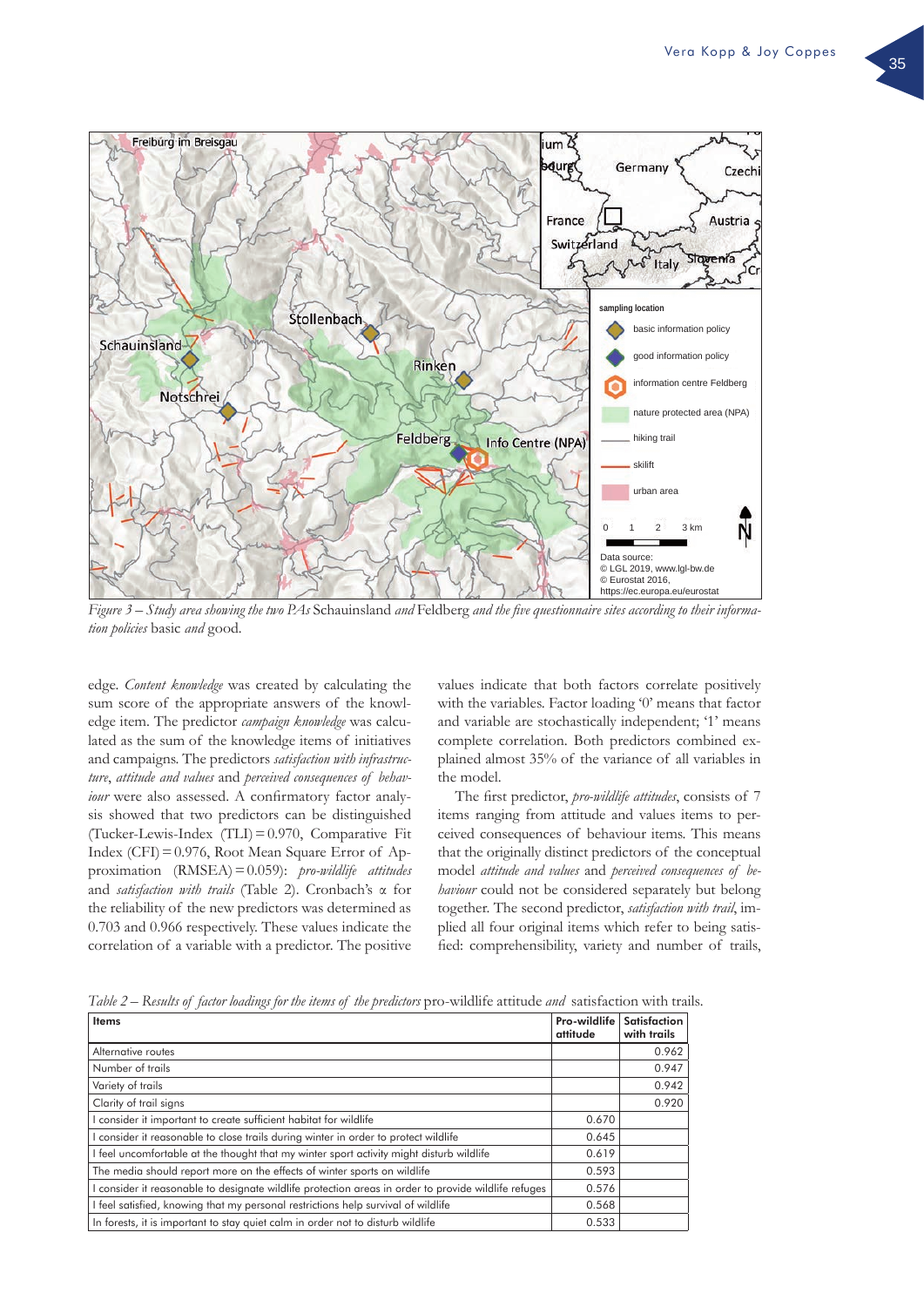and alternative routes. The predictor *off-trail* was calculated as the sum score of the items *I have already been offtrail during one of my tours* vs. *I have never been off-trail during one of my tours* and considered as a dependent variable.

#### Study area

The study area is located in the Southern Black Forest, a lower mountain range in South-Western Germany (Figure 3). The area is a destination for outdoor recreation all year around but is known especially for its various winter sports activities, such as backcountry skiing, snowshoeing and winter hiking, making it one of the most important generators of income for the region (Gebhardt 2016). Off-trail activities such as ski touring and snowshoeing have gained in popularity in recent years. At the same time, the area is home to a threatened subpopulation of capercaillie (*Tetrao urogallus*) (Coppes et al. 2019) and is close to the Southern Black Forest red deer (*Cervus elaphus*) management area (Suchant et al. 2008). Both species are highly susceptible to irregular disturbances by humans (Reimoser 2012; Thiel 2007) and known to adapt their behaviour according to human presence and recreational infrastructure (Coppes et al. 2017a; Coppes et al. 2017b). The occurrence of these species plays an important role in determining the approval or rejection of applications for licences for new recreational activities in the study area.

Local legislation generally allows leaving marked trails in the forests; only in the designated protected areas (PAs) *Schauinsland* and *Feldberg* is it prohibited to go off-trail. Although nature-protection legislation is the same for *Feldberg* and *Schauinsland*, the areas differ regarding their information policies. The PA *Schauinsland* is relatively small and people can easily cross the border into it when visiting non-protected areas. Here, the information policy gives basic information signs on-site, limited waymarking of trails, and no additional information on how winter sports are affecting wildlife. The Feldberg area has an extensive information policy: there is an information centre, and signs and rangers inform people on-site. Additionally, information regarding environment- and wildlife-friendly behaviour is provided, which can also be found on the information centre's website ([www.naz-feldberg.de](http://www.naz-feldberg.de)). Consequently, we divided our study area into sites with basic information policy (Schauinsland, Notschrei, Rinken, Stollenbach), and a site with good information policy (Feldberg) (Figure 3).

### Questionnaire and survey

Based on a pre-tested questionnaire, a survey was designed according to the standards of Kirchhoff et al. (2010). In the winter of 2014, the questionnaires were handed personally to recreationists (winter hikers, snowshoe walkers and backcountry skiers) to be filled out when they returned from their tours to five different carparks and end-points of marked winterhiking and snowshoe trails. The survey took place during randomly selected days in January and February, with an emphasis on weekends when people were likely to be more relaxed and therefore more open to participate. The survey consisted of qualitative and quantitative questions which were based on a bipolar Likert scale ranging from 1 to 5.

We asked people directly whether they had been offtrail either during their visit that day or ever before. We also asked for satisfaction with infrastructure, attitudes towards and values placed on wildlife, knowledge of wildlife-related topics, and whether people perceived the consequences of their behaviour, and used open questions to ask for people's motives in leaving trails.

#### Statistical analysis

Descriptive statistics were used to determine visitor characteristics (quantitative questions) and to describe visitor motivations (qualitative questions) for leaving marked trails. In order to identify the predictors which influence off-trail behaviour and describe the relationships between the predictors, we developed a predictive model. Here, the variable *Off-trail* was considered as a dichotomous variable (*I had already been off-trail during one of my tours* vs. *I have never been off-trail during one of my tours*). This was regarded as a dependent variable, and potential behaviour predictors were tested for their influence on off-trail behaviour. A two-step approach was chosen, consisting of factor analysis, and logistic and linear regression. Next, the correlations between the calculated predictors and the dependent variable were calculated using a regression model. Analyses were conducted using IBM SPSS Statistics 22. The significance level chosen was  $p \leq 0.05$ .

# Results

#### Visitor Characteristics

A total of 190 people who practised winter hiking, snowshoeing or ski touring participated in the survey (43% females, 57% males). Most practised snowshoeing (60%), followed by winter hiking (50%) and crosscountry skiing (22%). Almost a third (31%) practised either two or three of the activities. Most people lived in Baden-Württemberg (81%); others were from other parts of Germany (11%); the remainder were from neighbouring countries (8%). The majority of the people questioned had planned their tour in advance (60%), mainly based on recommendations by friends (22%), the internet (15%), or using maps (7%). Others planned on site by means of flyers (6%), information signs  $(3\%)$  and guide books  $(3\%)$ , or by consulting local people (3%). Those who had not planned their tour in advance gave their reasons as good local knowledge (22%), participation in a guided tour (9%), orientation using the on-site signage (7%), or having no idea where to go for information (2%).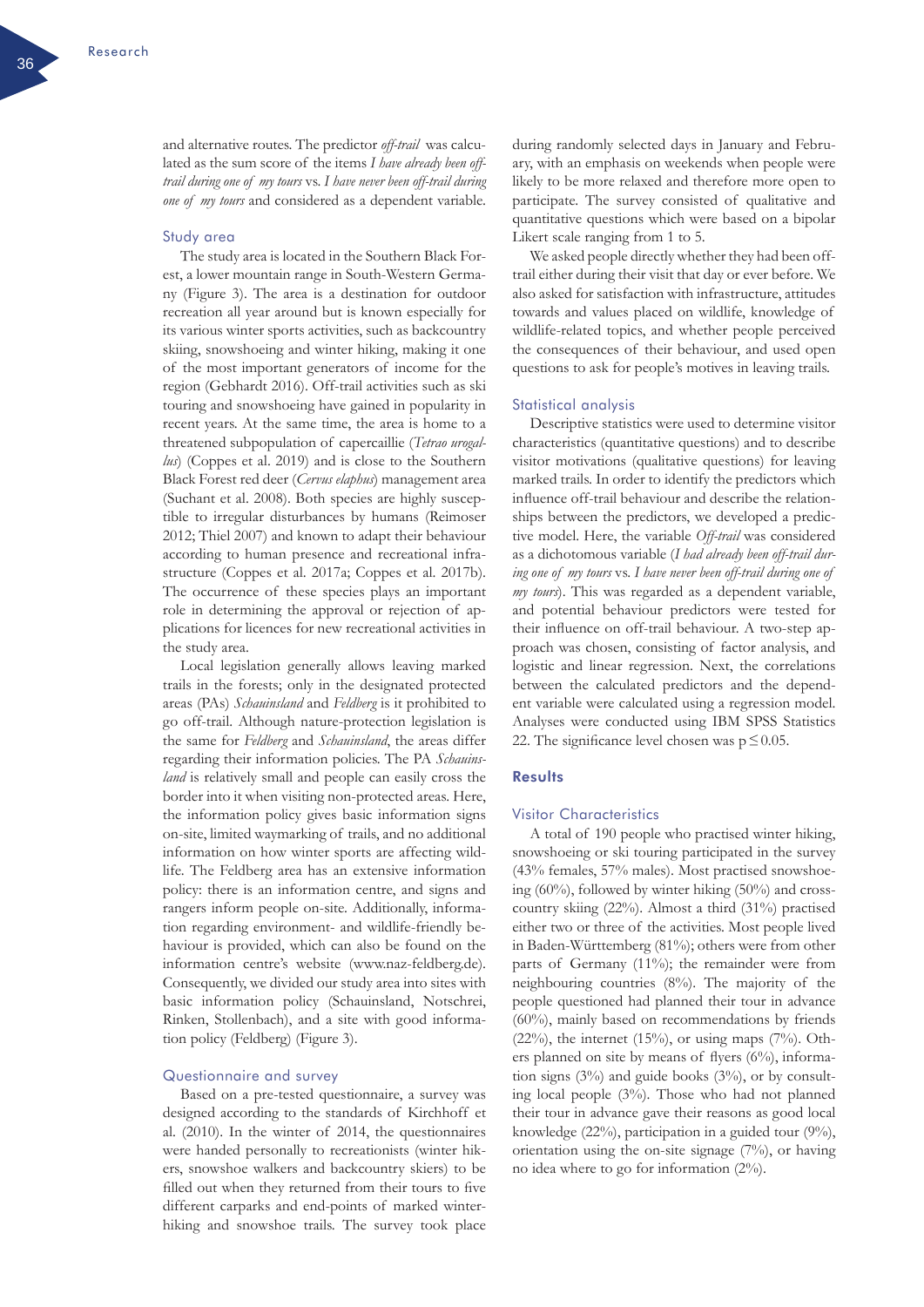

*Figure 4 – Percentage of people giving reasons to stay on designated trails (left) and to go off-trail (right).*

#### Motivation for leaving marked trails

The response rate regarding going *off-trail* was very high (98%). Most recreationists declared that they had not left the trails during their visit (65%). The main reasons given were *protection of nature and wildlife* (27%), *no need to leave trails* (17%), and *participation in a guided tour* (17%) (Figure 4). More than a third of the people (35%) stated that they had left their trail. The main raisons for going off-trail were that it was *more fun* (37%), *participation in a guided tour* (20%), and *unclear signage* (18%) (Figure 4). Of those who went off-trail, 8% ventured into open landscapes, 10% made their way along forest edges, and 4% left the trails for a combination of forest edges, forest and open landscapes. 13% of respondents did not give information about where they left the trails.

# Off-trail behaviour: prediction model

According to logistic regression analysis, satisfaction with infrastructure was a significant predictor for going off-trail. The more recreationists were dissatisfied with infrastructure, the more they decided to go off-trail ( $p = 0.013$ ). If they were dissatisfied with the recreational trails available, the probability of leaving the designated trails increased by the predictor 1.24 (24%). Second, *campaign knowledge* showed a significant negative correlation with going off-trail. The more *campaign knowledge* recreationists had, the less they decided to go off-trail ( $p = 0.026$ ). The linear regression predicting *knowing about wildlife campaigns* and *content knowledge* showed that the more recreationists thought

and felt *pro-wildlife*, the more they knew about wildlife campaigns  $(p=0.001)$ , and consequently they stayed on-trail more often (Figure 5). The predictor *content knowledge* did not influence off-trail behaviour, either directly or indirectly (Figure 5).

Recreationists were more likely to go off-trail when information policy was only basic (63% left trails), but were more likely to stay on-trail if a good information policy was in place (49% left trails) ( $p = 0.047$ ). The prediction models for both information policy areas were the same, except for the predictor *satisfaction with trails*: the predictor significantly  $(p=0.031)$  affected off-trail behaviour when basic information policy was given, but not  $(p=0.212)$  in the area with a good information policy.

### **Discussion**

Exposing underlying motives and reasons as well as predictors for off-trail behaviour, this study is the first to show why winter recreationists leave marked trails. By applying the conceptual model and combining it with questionnaires, we reveal clear management options to reduce the off-trail behaviour of outdoor recreationists. So far, off-trail behaviour has been assessed either in a spatial context, i. e. *where* people leave trails (Coppes et al. 2013), or in the context of the reactions of wildlife to off-trail activities (Mainini et al. 1993; Miller et al. 2001; Taylor et al. 2003). These studies reveal the importance of visitor-steering and management to keep visitors on the marked trails. For



*Figure 5 – Prediction model explaining off-trail behaviour of winter recreationists. The arrows indicate a significant correlation between the factors and off-trail behaviour. The pale dashed arrows indicate factors which did not affect off-trail behaviour significantly. The factors affecting off-trail behaviour significantly were satisfaction with infrastructure and pro-wildlife attitude via campaign knowledge. The factor content knowledge was not significant for off-trail behaviour.*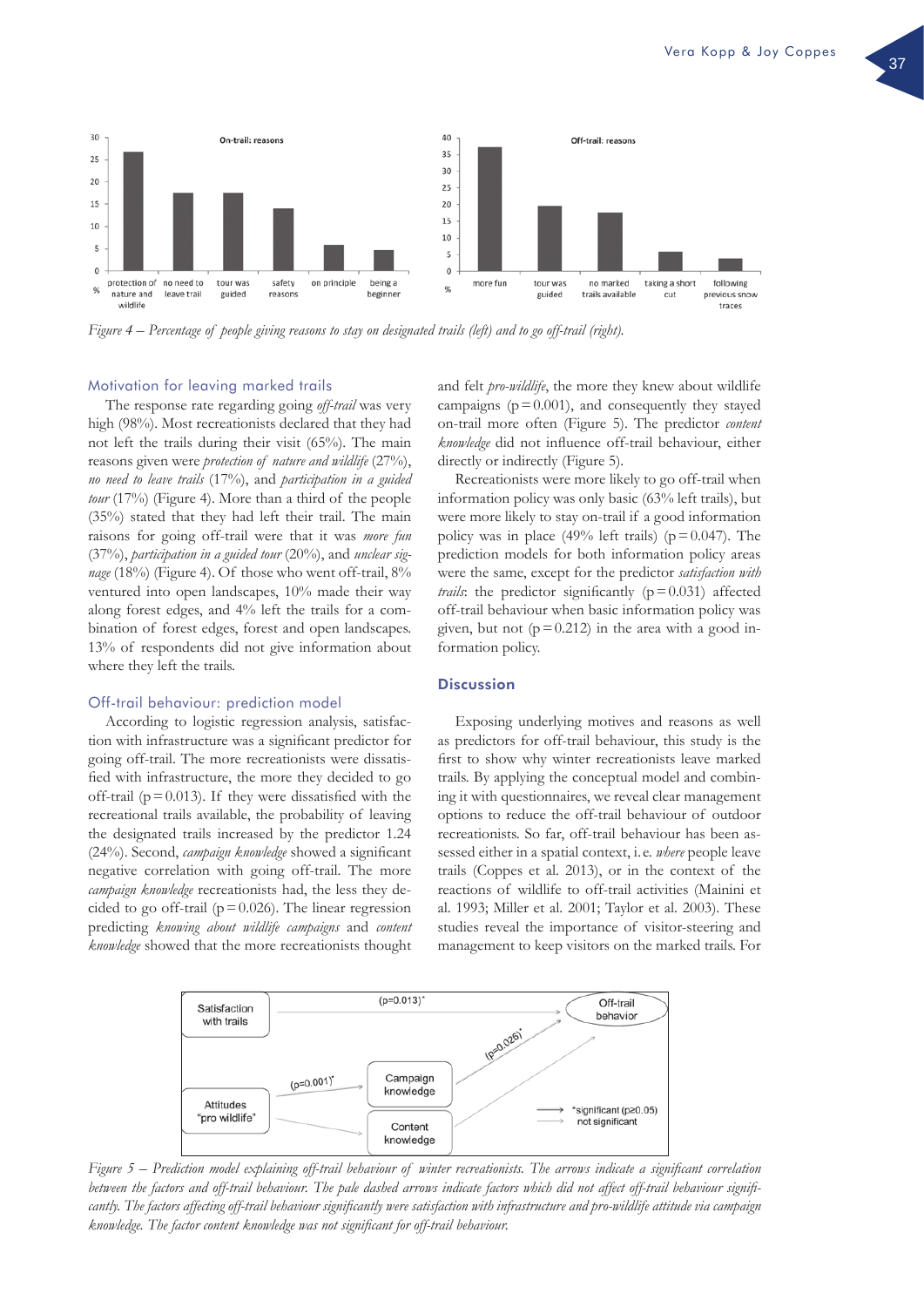effective management, however, knowledge of how to influence visitor behaviour is crucial. Previous studies that assess predictors influencing recreationists' behaviour focus on responsible behaviour in general (e. g. Kil et al. 2014; Klöckner 2013; Kollmuss et al. 2002), the acceptance of steering measures (Arnberger et al. 2012; Immoos et al. 2015; Sterl et al. 2010; Zeidenitz et al. 2007), or the attitude of recreationists towards management measures (Sterl et al. 2010). However, these studies fail to test and address how to influence visitor behaviour using management measures. Although it has been suggested that public relations and communication measures can be effective to minimize conflicts between the needs of wildlife and those of recreationists (Graf et al. 2018), these proposals have not been substantiated by scientific results. Our results offer management options based on a scientific methodology.

Respondents said they left a trail to go into open landscape or move along forest edges, while a few went into the forest. This result is in line with Coppes & Braunisch (2013), who showed that with an increase of canopy cover, the probability of people going off-trail decreases. An important motive for staying on-trail and for going off-trail was participation in a guided tour. Hence, we recommend that tour guides should be given further training in informing the public regarding wildlife-friendly behaviour during winter sports activities. Although we cannot show that the motivation for going off-trail is a predictor for leaving marked trails, our results indicate that the motivation to do so might differ from the *typical* recreation motivations. In their responses to the qualitative questions regarding off-trail behaviour, respondents did not name escape, recreation, nature experience or solitude (Arnberger et al. 2010), or fitness, adventure / thrill or saving costs (Zeidenitz et al. 2007) as motives for off-trail behaviour. We recommend future research to assess whether there are specific recreation motivations that trigger off-trail activities. Respondents also gave *unclear signage* as one of the main reasons they left trails. Here, local management should ensure that information is adequate and readily understandable, and implement a standardized information policy using consistent signs which are visible also during snowfall.

The results of the prediction model revealed that people who are satisfied with the infrastructure provided are less likely to go off-trail. This result is in line with the findings of other authors (Freuler et al. 2007; Kollmuss et al. 2002) who showed that appropriate infrastructure can positively steer people, as it helps visitors to put their positive attitudes into practice. As the trail offer is different between summer and winter in the study area, Coppes and Braunisch (2013) found that recreationists left trails in winter, to continue on (closed) summer infrastructure. This behaviour was more pronounced where summer-trail signs were present, indicating the significance of signage and infrastructure for visitor steering.

We found that recreationists are more likely to go off-trail when information policy is only basic. This result is supported by Freuler et al. (2007), who show that the level of information provided strongly influences behaviour. With regard to the prediction model, we were able to show that people who are dissatisfied with trails (model predictor: *satisfaction with trails*) are more likely to leave trails in the basic information policy area than in the good information policy area. This result confirms the findings of Immoos et al. (2015), who state that simple waymarking is not sufficient to steer visitor behaviour as required: good information already during the planning phase of a visit or at its starting point triggers people to behave in the hoped-for way.

Although attitudes towards wildlife and related steering measures were positive overall, respondents still left trails. As implementing visitor-steering efforts is shown to be compatible with attitudes (Freuler et al. 2007), there is a discrepancy between attitudes and behaviour. This phenomenon has been addressed by several authors (e. g. Freuler et al. 2007; Homburg et al. 1998; Kollmuss et al. 1998) who state that, although people are generally willing to behave in a manner that respects the environment and are emotional about this topic, in fact their behaviour shows little conformity with these attitudes. Nevertheless, attitudes are considered to play an important role in fostering pro-environment behaviour (Bamberg et al. 2007; Hines et al. 1986). This is in line with the present results, which indicate a strong relationship between (campaign) knowledge and attitudes.

Our results indicate that the predictive power of knowledge depends on the type of knowledge. The knowledge predictor was divided into *content knowledge* and *campaign knowledge*, in line with other authors (e. g. Kaiser et al. 2003). A pro-wildlife attitude was a significant predictor for campaign knowledge. Thus it can be concluded that if people already have the appropriate attitudes, as the respondents did, providing information via campaigns will have a positive effect on off-trail behaviour (Manning 2003; Marion et al. 2007; Zeidenitz et al. 2007). This supports the results of Freuler et al. (2007) that the gap between attitudes and behaviour can be reduced if recreationists are provided with appropriate information, good arguments and appeals for them to act responsibly. The positive effects of campaign knowledge on behaviour were also shown by Immoos et al. (2014). As demonstrated by earlier studies (Kollmuss et al. 2002), content knowledge is not significant in predicting off-trail behaviour. It can be deduced that procedural knowledge, which explains how to behave (transferred by campaigns), is more effective in changing behaviour than providing simple content knowledge.

# Conclusion

We identified satisfaction with infrastructure as the strongest predictor for not leaving trails, especially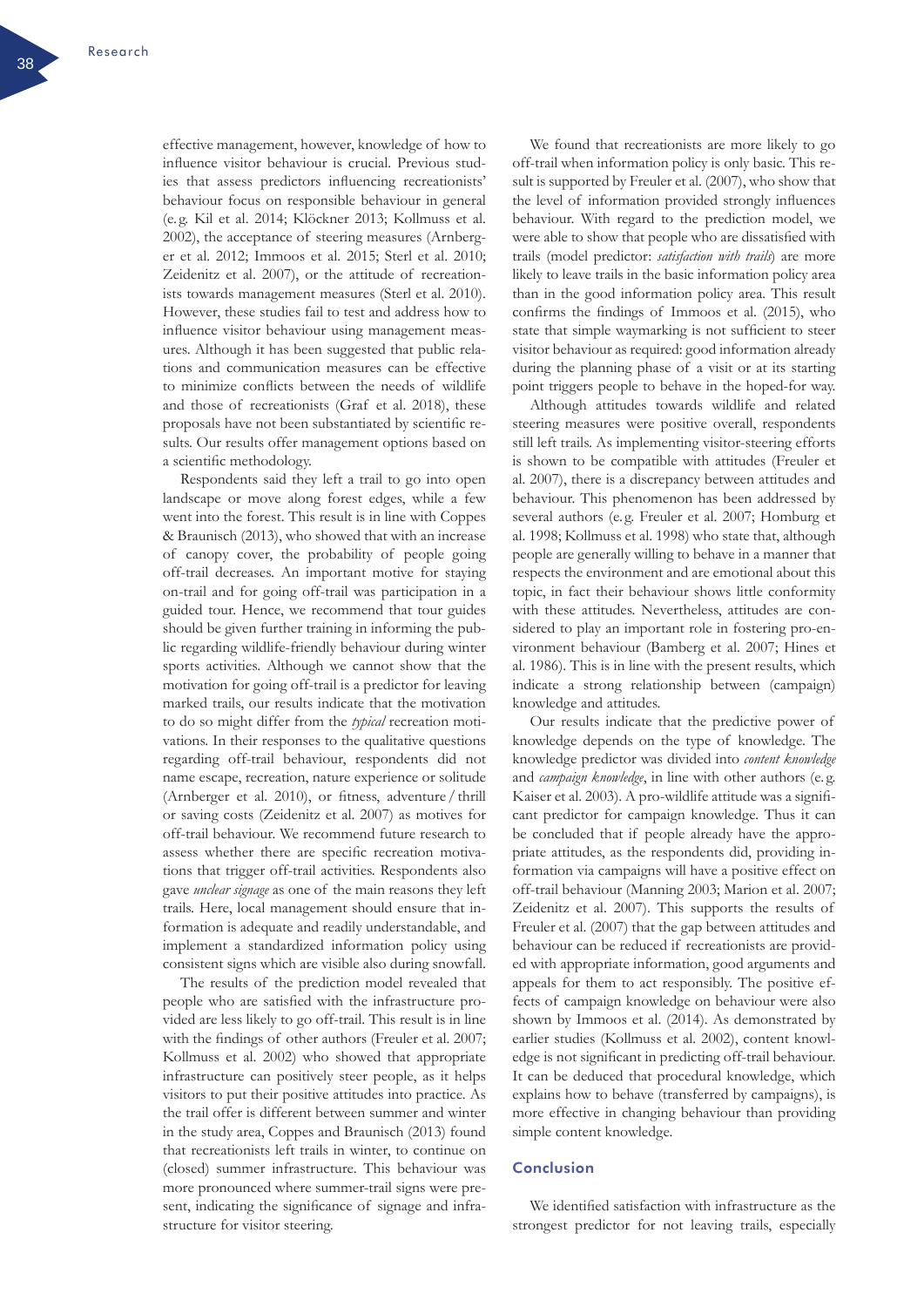in areas with basic information policies. The results further show that a positive attitude towards wildlife implies a better knowledge of wildlife campaigns and consequently encourages people to stay on-trail. Furthermore, we show that an extensive information policy can play an important role in visitor-steering in nature areas. Our findings suggest measures which could be included in visitor management in nature areas. Future studies should assess how to effectively communicate knowledge to the target groups. As our results indicate that most people planned their tour in advance, not relying simply on on-site information sources, the effectiveness of off-site communication measures (e.g. information in magazines, on websites or apps) should be tested. The role of subjective norms (the attitudes of the individual's social group, friends and relatives, or of tour guides) could also be studied to optimize communication measures. We show how the use of a qualitative social science approach can reveal new insights which are important for reducing human-wildlife conflicts.

# Acknowledgements

We are grateful to all the respondents who agreed to participate in our study. We would also like to thank everyone supporting the data collection and are grateful to Prof. Dr. Janina Strohmer for help with the statistical analysis.

# Declaration of interests and funding details

The authors declare that they have no competing interests. This work was supported by the Ministry of Rural Affairs and Consumer Protection Baden-Württemberg. The funding organization played no role in the study design, data collection, analysis or interpretation of the results.

#### References

Arnberger, A., R. Eder, B. Allex, P. Sterl & R.C. Burns 2010. Exploring relationships between visitor motives, satisfaction, recreation quality and attitudes towards rotected area management in the Gesaeuse National Park, Austria. In: Gossen, M., B. Eilands & R. van Marwijk (eds.), *Recreation and tourism in a changing world:* 63–64.

Arnberger, A., R. Eder, B. Allex, P. Sterl & R.C. Burns 2012. Relationships between national-park affinity and attitudes towards protected area management of visitors to the Gesaeuse National Park, Austria. *Forest Policy and Economics* 19: 48–55.

Baines, D. & M. Richardson 2007. An experimental assessment of the potential effects of human disturbance on Black Grouse *Tetrao tetrix* in the North Pennines, England. *Ibis* 149: 56–64.

Ballantyne, M. & C.M. Pickering 2013. Tourism and recreation: a common threat to IUCN red-listed vascular plants in Europe. *Biodiversity and Conservation* 22: 3027–3044.

Bamberg, S. & G. Möser 2007. Twenty years after Hines, Hungerford, and Tomera: A new meta-analysis of psycho-social determinants of pro-environmental behaviour. *Journal of Environmental Psychology* 27: 14–25.

BirdLife International 2015. *European red list of birds.* Luxembourg: Office for official publications of the European communities. doi: 10.2779/975810

Coppes, J. & V. Braunisch 2013. Managing visitors in nature areas: where do they leave the trails? A spatial model. *Wildlife Biology* 19: 1–11.

Coppes, J., F. Burghardt, R. Hagen, R. Suchant & V. Braunisch 2017a. Human recreation as a determinant of temporal habitat use patterns in red deer (*Cervus elaphus*). *PLoS One* 12.

Coppes, J., J. Ehrlacher, G. Müller, K. Roth, K. Schroth, M. Förschler, V. Braunisch & R. Suchant 2019. Dramatic decline of the Capercaillie *Tetrao urogallus* population in the Black Forest. *Vogelwarte* 57: 115–122.

Coppes, J., J. Ehrlacher, D. Thiel, R. Suchant & V. Braunisch 2017b. Outdoor recreation causes effective habitat reduction in capercaillie *Tetrao urogallus*: a major threat for geographically restricted populations. *Journal of Avian Biology* 48(12): 1583–1594.

Eagles, P.F.J., S.F. McCool & C.D.A. Haynes 2002. *Sustainable Tourism in Protected Areas: Guidelines for Planning and Management*. IUCN Gland, Switzerland and Cambridge, UK.

Fietkau, H.-J. & H. Kessel 1981. *Umweltlernen.*  Königstein/Ts. [In German]

Freuler, B. & M. Hunziker 2007. Recreation activities in protected areas: bridging the gap between the attitudes and behaviour of snowshoe walkers. *Forest Snow and Landscape Research* 81: 191–206.

Frid, A. & L. Dill 2002. Human-caused Disturbance Stimuli as a Form of Predation Risk. *Conservation Ecology* 6(1): 11. Available at: [http://www.consecol.org/](http://www.consecol.org/vol6/iss1/art11) [vol6/iss1/art11](http://www.consecol.org/vol6/iss1/art11) (accessed 06/03/2020)

Gebhardt, H. 2016. *Fremdenverkehrsgebiete.* Landeszentrale für politische Bildung: Landeskunde Baden-Württemberg. Available at: [http://www.landeskunde](http://www.landeskunde-baden-wuerttemberg.de/3383.html)[baden-wuerttemberg.de/3383.html](http://www.landeskunde-baden-wuerttemberg.de/3383.html) [In German]

Geist, V. 1978. Behaviour. In: Schmidt, J.L. & D.L. Gilbert (eds.), *Big game of North America: ecology and management:* 283–296.

Graf, R.F., C. Signer, M. Reifler-Bächtiger, M. Wyttenbach, B. Sigrist & R. Rupf 2018. Wildtier und Mensch im Naherholungsraum. *Swiss Academies Factsheets* 13(2). Available at: [https://naturwissen](https://naturwissenschaften.ch/uuid/684b6e6c-f28d-55c6-b786-6cc4e0ec4adb%3Fr%3D20190807115818_1565139634_e48acf1a-cf10-560c-b13a-a67081dadef9)[schaften.ch/uuid/684b6e6c-f28d-55c6-b786-6cc4e0](https://naturwissenschaften.ch/uuid/684b6e6c-f28d-55c6-b786-6cc4e0ec4adb%3Fr%3D20190807115818_1565139634_e48acf1a-cf10-560c-b13a-a67081dadef9) [ec4adb?r=20190807115818\\_1565139634\\_e48acf1a](https://naturwissenschaften.ch/uuid/684b6e6c-f28d-55c6-b786-6cc4e0ec4adb%3Fr%3D20190807115818_1565139634_e48acf1a-cf10-560c-b13a-a67081dadef9)[cf10-560c-b13a-a67081dadef9](https://naturwissenschaften.ch/uuid/684b6e6c-f28d-55c6-b786-6cc4e0ec4adb%3Fr%3D20190807115818_1565139634_e48acf1a-cf10-560c-b13a-a67081dadef9) (access 06/03/2020) [In German]

Green, R. & M. Giese 2004. Negative effects of wildlife tourism on wildlife. In: Higginbottom, K. (ed.), *Wildlife tourism: impacts, management and planning:*  81–98